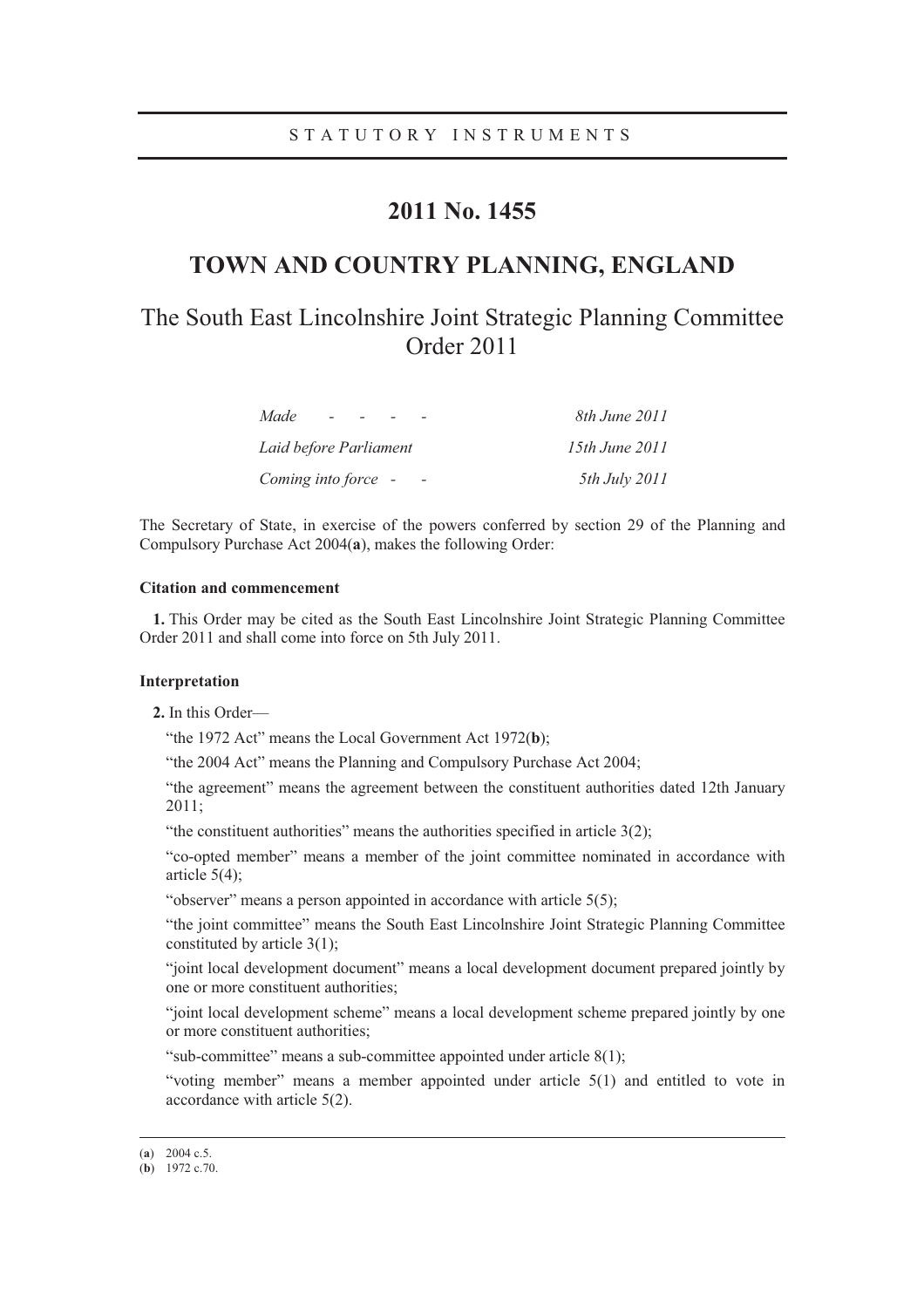#### **Establishment of the joint committee**

**3.**—(1) A joint committee, to be known as the South East Lincolnshire Joint Strategic Planning Committee, is constituted as the local planning authority for the purposes of Part 2 (local development) of the 2004 Act for the areas of Boston Borough Council and South Holland District Council and in respect of the matters specified in article 4(1) (being matters specified in the agreement).

(2) The following authorities are specified as those which are to constitute the joint committee—

- (a) Lincolnshire County Council;
- (b) Boston Borough Council; and
- (c) South Holland District Council.

### **Functions of the joint committee**

**4.**—(1) The matters referred to in article 3(1) are—

- (a) the preparation, submission, adoption, monitoring and revision of joint local development documents identified in a joint local development scheme; and
- (b) the preparation, submission, adoption, monitoring and revision of a joint local development scheme, in respect of those documents.

(2) Section 15 (local development scheme) of the 2004 Act shall apply in relation to the joint committee as if for paragraph (b) of subsection (3) there were substituted—

> "(b) submit its local development scheme to the Secretary of State not later than 30th September 2011;".

### **Membership of the joint committee and voting rights**

**5.**—(1) The joint committee shall consist of—

- (a) three members appointed by Lincolnshire County Council;
- (b) three members appointed by Boston Borough Council;
- (c) three members appointed by South Holland District Council; and
- (d) such number of co-opted members as may be nominated pursuant to paragraph (4).

(2) The members appointed by the constituent authorities who are present at a meeting of the joint committee shall be entitled to vote at that meeting on any question falling to be decided at that meeting.

(3) Each constituent authority shall nominate three substitutes; and where paragraph  $5(6)(c)$  of the Schedule applies, a substitute shall be entitled to vote at the meeting on any question which falls to be decided at that meeting.

(4) The joint committee may, if all existing joint committee members agree, invite other bodies to participate in proceedings of the joint committee; and each body that accepts such an invitation shall nominate one of its members to be a co-opted member of the joint committee.

(5) The joint committee may appoint observers who may attend and participate in meetings of the joint committee.

(6) Co-opted members and observers shall not be entitled to vote at any meetings of the joint committee on any question which falls to be decided at that meeting.

(7) Voting members and substitutes shall be entitled to recovery from the constituent authority by which they are appointed or nominated (as the case may be) any expenses incurred in connection with the discharge of the joint committee's functions.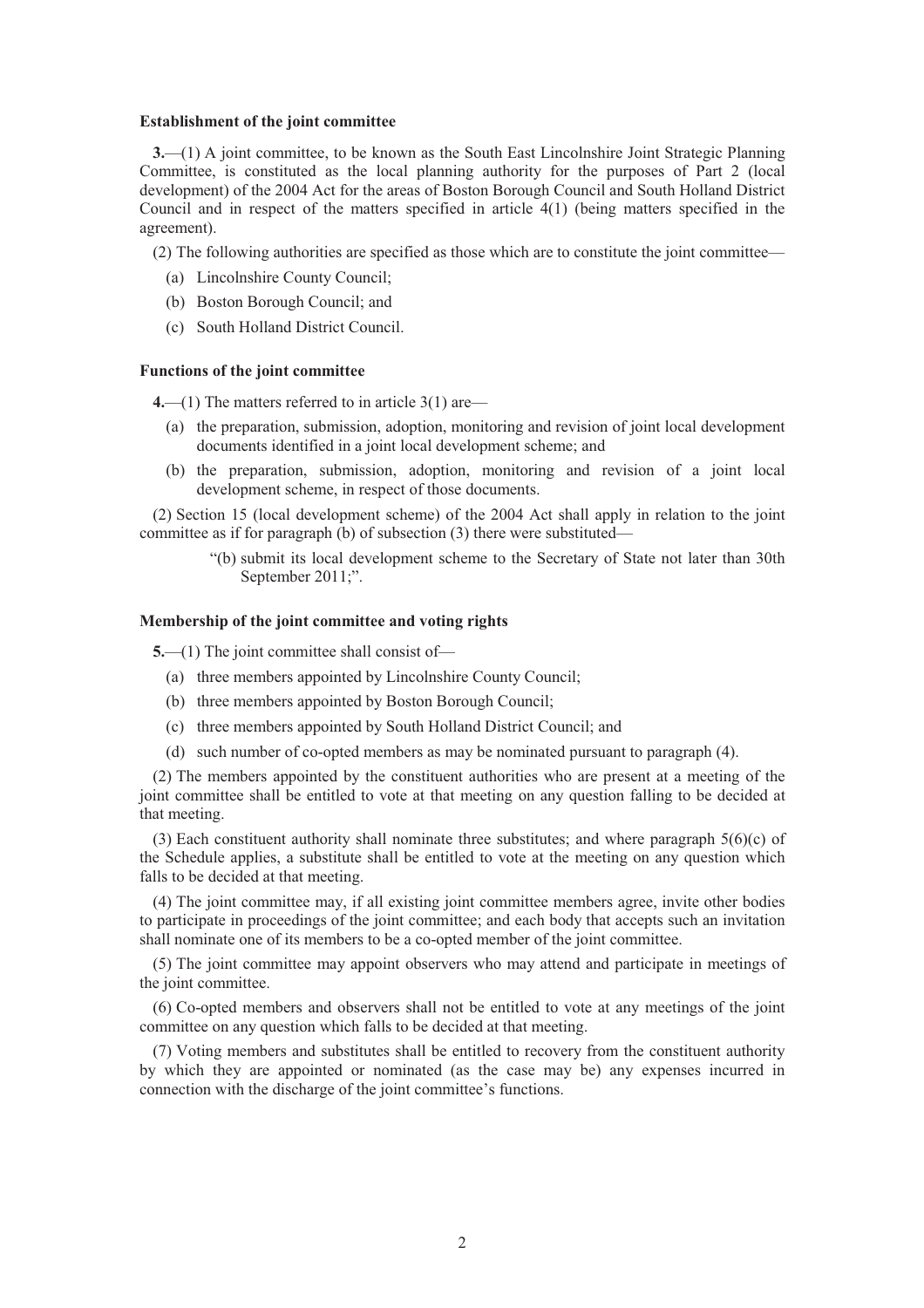#### **Disqualification from membership of the joint committee**

**6.**—(1) A person who is disqualified under Part 5 (general provisions as to members and proceedings of local authorities) of the 1972 Act from being elected or being a member of a local authority shall be disqualified from being a member of the joint committee.

(2) Section 92 of the 1972 Act (proceedings for disqualification)(**a**), with the exception of subsections (7), (7A), (7B) and (8), shall apply with respect to membership of, or claims to be entitled to act as a member of, the joint committee as it applies to membership of, or claims to be entitled to act as a member of, a local authority.

### **Tenure of office**

**7.**—(1) A voting member shall hold office for a period of four years from the date of appointment or such lesser period, not being less than one year, as may be decided by the authority which makes the appointment, but shall cease to be a voting member if that person—

- (a) resigns in accordance with paragraph (4);
- (b) is removed or replaced by the constituent authority which made the appointment; or
- (c) ceases to be a member of a constituent authority (and does not on the same day again become a member of that authority).

(2) A person nominated as a co-opted member of the joint committee shall continue in that capacity until one of the following occurs—

- (a) the person resigns in accordance with paragraph (4);
- (b) the person is removed or replaced by the body which made the appointment; or
- (c) the joint committee decides that the body which made the nomination may no longer participate in proceedings of the joint committee.

(3) A person who ceases to be a voting member of the joint committee shall be eligible for reappointment.

(4) A voting or co-opted member may resign from the joint committee by sending written notice delivered—

- (a) in the case of a member appointed by a local authority, to the proper officer of the constituent authority which appointed the member;
- (b) in any other case, to the body which nominated the member.

(5) Any casual vacancy shall be filled as soon as practicable by the authority or body which appointed or nominated the member of the joint committee whose membership has ceased.

### **Sub-committees**

**8.**—(1) The joint committee may, in accordance with paragraphs (2) and (3), appoint one or more sub-committees.

(2) Each person appointed as a member of a sub-committee must be a member of the joint committee.

(3) Subject to paragraph (2), the persons appointed to a sub-committee and the sub-committee's terms of reference shall be determined by the joint committee.

### **Meetings and proceedings**

**9.**—(1) The meetings and proceedings of the joint committee shall be conducted in accordance with the rules set out in the Schedule to this Order, which shall have effect.

 <sup>(</sup>**a**) Section 92 was amended by sections 37, 38 and 46 of the Criminal Justice Act 1982 (c.48).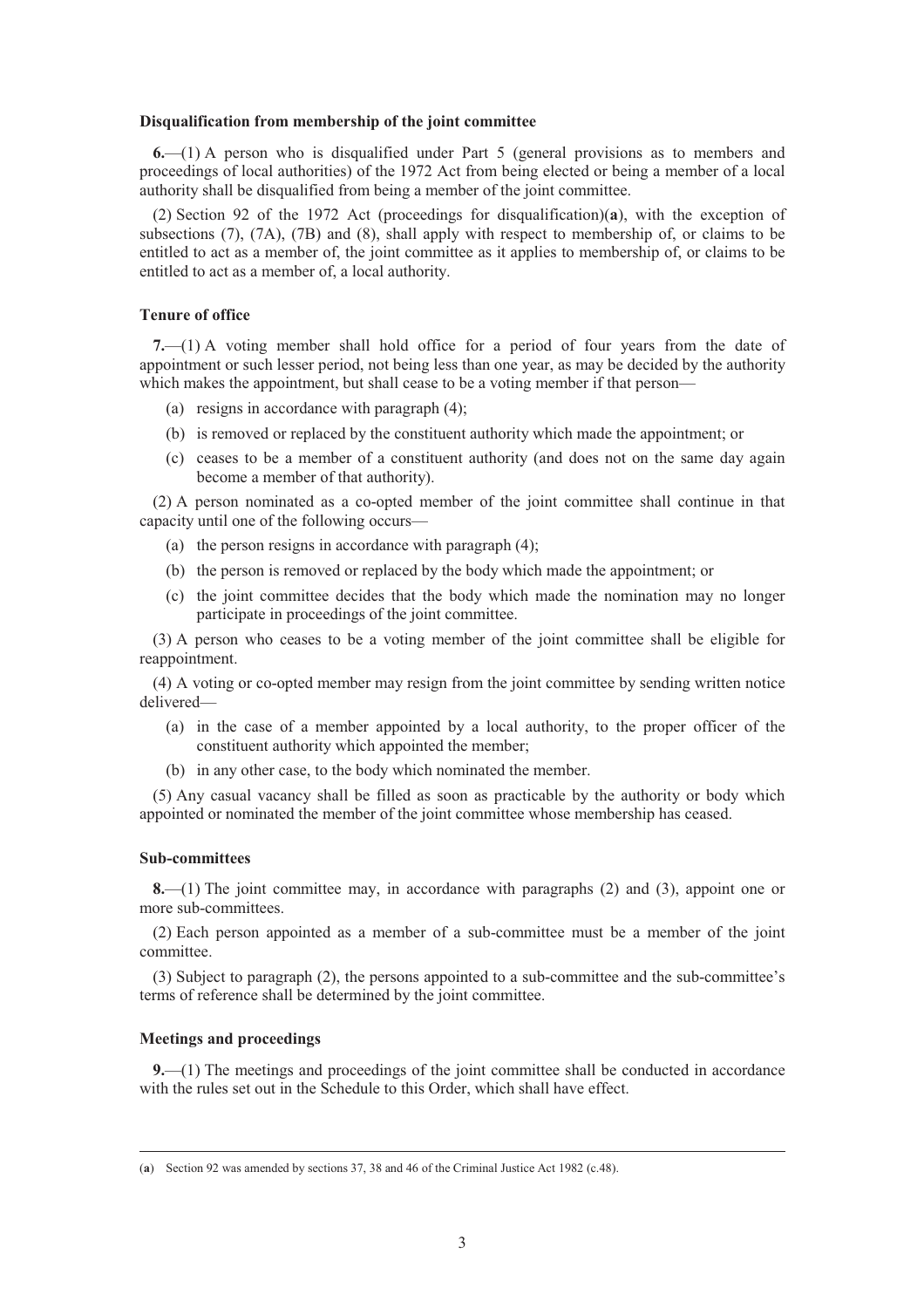(2) Sub-paragraphs (3) to (5) of paragraph 5 of the Schedule (calling of meetings) and subparagraph (2) of paragraph 6 of the Schedule (proceedings of meetings) shall apply with respect to meetings of any sub-committee as if references to the joint committee were references to the subcommittee, unless the joint committee agrees otherwise.

### **Expenses of joint committee**

**10.**—(1) The expenses incurred by the joint committee and any sub-committee, in relation to accommodating meetings of the joint committee or sub-committee, shall be defrayed by the constituent authority at whose office the meeting is held, or who arranges the venue for the meeting, except so far as may be otherwise agreed by the joint committee.

(2) Other expenses incurred by the joint committee and any sub-committees shall be defrayed by South Holland District Council.

(3) The other constituent authorities shall make payments to the constituent authority which has defrayed any expenses in accordance with paragraph  $(1)$  or  $(2)$ , in such proportions as all the constituent authorities may agree or, in default of agreement, as may be determined by a single arbitrator agreed on by the constituent authorities or, in default of agreement, appointed by the Secretary of State.

Signed by authority of the Secretary of State for Communities and Local Government

*Bob Neill* Parliamentary Under Secretary of State 8th June 2011 Department for Communities and Local Government

### SCHEDULE Article 9

## RULES FOR THE CONDUCT OF MEETINGS AND PROCEEDINGS OF THE JOINT COMMITTEE

### **Meetings**

**1.**—(1) The joint committee shall in every year hold an annual meeting.

(2) The first meeting held after 31st May in any year shall be the annual meeting.

(3) The joint committee may in every year hold, in addition to the annual meeting, such other meetings as it may determine.

### **Appointment of chair and vice-chair**

**2.**—(1) Subject to sub-paragraphs (3) and (4), the joint committee shall at their annual meeting appoint a chair and a vice-chair from among the voting members of the joint committee.

(2) The chair and vice-chair shall, unless they resign their office or cease to be members of the joint committee, continue in office until their successors become entitled to act.

(3) The chair and vice-chair shall not be members of the same constituent authority.

(4) A member of a constituent authority may not be appointed as chair if any other member of that authority has held that office (otherwise than to fill a casual vacancy) in the previous 12 months.

### **Casual vacancies**

**3.**—(1) This paragraph applies if a casual vacancy occurs in the office of chair or vice-chair of the joint committee.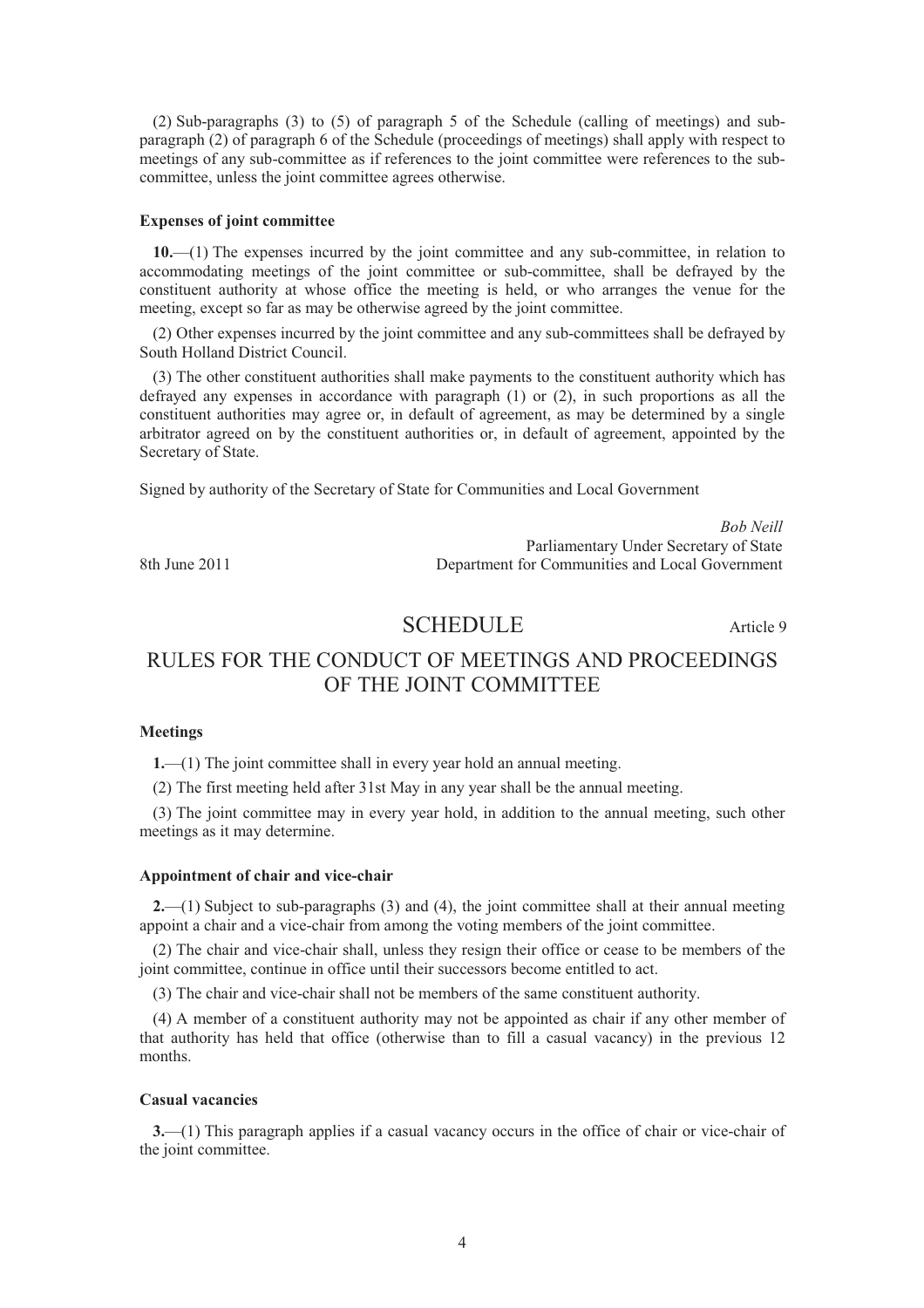(2) The vacancy shall be filled by the appointment by the joint committee of one of its voting members at the next meeting.

(3) The person so appointed shall hold office until the next annual meeting.

(4) The person so appointed shall, so far as practicable, be a member of the same constituent authority as the person in whose place that person is appointed.

### **Conduct of meetings**

**4.**—(1) At a meeting of the joint committee the chair if present shall preside.

(2) If the chair is absent from a meeting of the joint committee the vice-chair shall preside.

(3) If both the chair and vice-chair are absent, another voting member of the joint committee, chosen by the voting members of the joint committee present at the meeting, shall preside.

(4) In the case of an equality of votes, the chair shall give a casting vote in addition to any other vote that person may have.

### **Calling of meetings**

**5.**—(1) The chair of the joint committee may call a meeting of the joint committee at any time.  $(2)$  If—

- (a) the chair refuses to call a meeting of the joint committee after being presented with a requisition for that purpose signed by three voting members of the joint committee; or
- (b) without so refusing, the chair does not call a meeting within seven days after being presented with such a requisition,

any three members of the joint committee, may, on that refusal or the expiration of those seven days (as the case may be), call a meeting of the joint committee.

(3) At least ten clear days before a meeting of the joint committee—

- (a) notice of the time and place of the intended meeting shall be publicised at the offices of each constituent authority; and where the meeting is called by members of the joint committee, the notice shall be signed by those members and shall specify the business proposed to be transacted at that meeting; and
- (b) subject to sub-paragraph (4), a summons to attend the meeting, specifying the agenda for that meeting, and, unless paragraph (a) applies, signed by the chair, shall be left at or sent by post to the usual place of residence of every member of the joint committee; and a copy of the summons shall be given or sent to the proper officer of every constituent authority.

(4) Lack of service of the summons in accordance with sub-paragraph (3)(b) shall not affect the validity of a meeting.

(5) A voting member who is unable to attend any meeting of the joint committee shall inform the chair of the joint committee in writing as soon as practicable and in any event not later than 24 hours before the meeting is due to take place.

(6) Where the chair receives notification in accordance with sub-paragraph (5)—

- (a) the voting member giving the notification shall be deemed not to be a member of the joint committee for the whole of the meeting to which the notification relates;
- (b) the voting member's substitute may attend the meeting; and
- (c) the voting member's substitute shall be deemed to be a voting member of the joint committee for the whole of that meeting.

(7) Where the office of chair is vacant, sub-paragraphs (1) to (6) shall apply as if references to the chair of the joint committee were references to the vice-chair of the joint committee.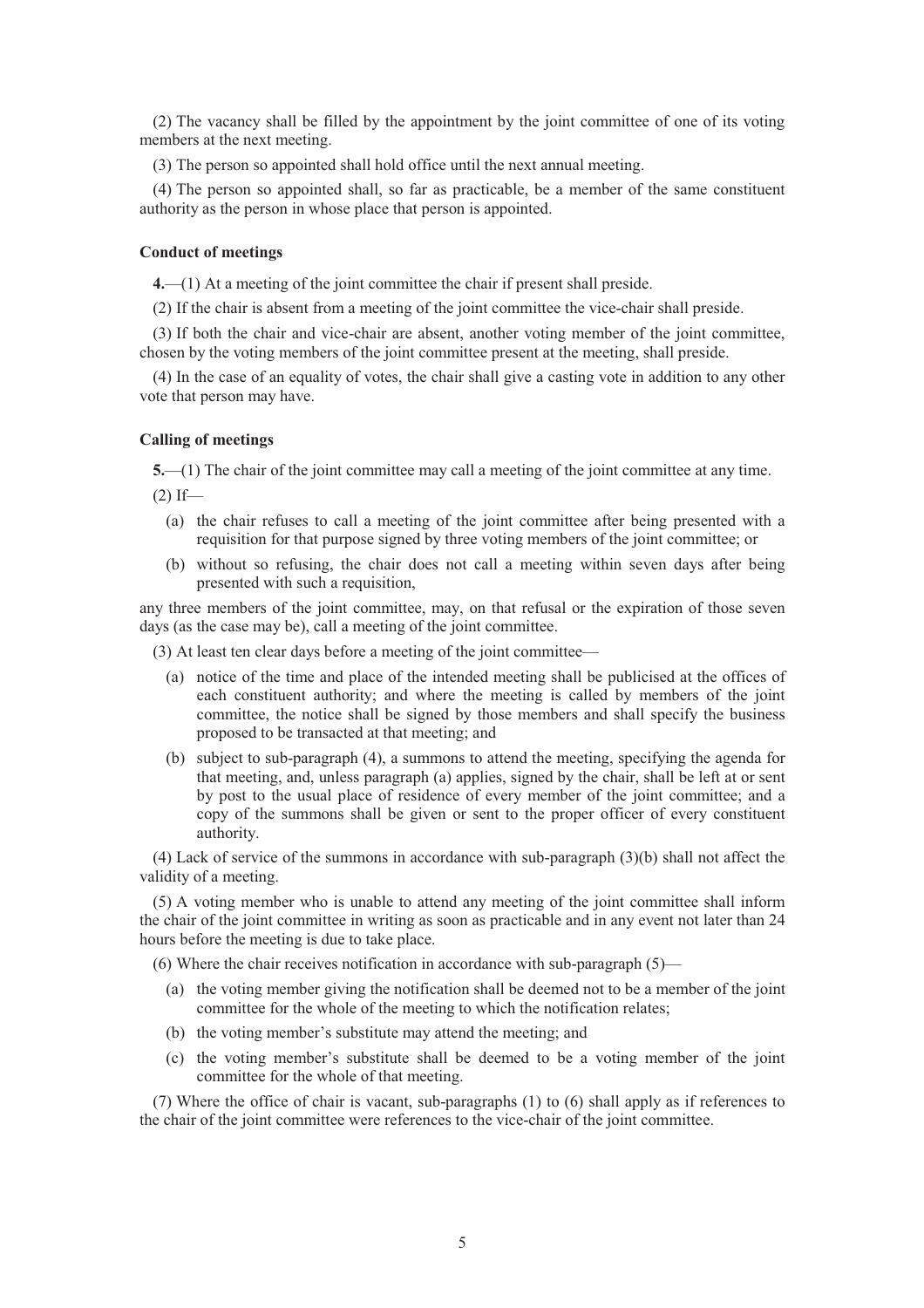#### **Proceedings of meetings**

**6.**—(1) No business shall be transacted at a meeting of the joint committee unless at least five voting members are present.

(2) All questions coming before or arising at a meeting of the joint committee shall be decided by a majority of the voting members of the joint committee present and voting at that meeting.

(3) The minutes of the proceedings of each meeting of the joint committee shall be drawn up and shall be signed at the next ensuing meeting of the joint committee by the person presiding at that next meeting.

(4) The names of the voting and co-opted members and of any substitute present at each meeting of the joint committee shall be recorded in the minutes of the proceedings of that meeting.

### **Admission to meetings**

**7.**—(1) The following provisions of the 1972 Act shall apply with respect to meetings of the joint committee as if references to a principal council were references to the joint committee—

- (a) section 100A (admission to meetings of principal councils)(**a**), with the exception of subsections  $(6)$ ,  $(7)$  and  $(8)$ ;
- (b) section 100(I) (exempt information)(**b**); and
- (c) paragraphs 1 to 11 of Schedule 12A (access to information: exempt information)(**c**).

(2) Where the public have been excluded from the whole or part of a meeting of the joint committee in accordance with any provision referred to in sub-paragraph (1), the joint committee may exclude co-opted members and observers from that meeting or (a the case may be) the relevant part of that meeting.

### **Standing orders**

**8.** Subject to the provisions of this Order the joint committee may make standing orders for the regulation of their proceedings and may vary or revoke any such orders.

 <sup>(</sup>**a**) Section 100A was inserted by section 1(1) of the Local Government (Access to Information) Act 1985 (c.43) ("the 1985 Act"). Relevant amendments were made by S.I. 2002/715.

<sup>(</sup>**b**) Section 100I was inserted by section 1(1) of the 1985 Act. Relevant amendments were made by S.I. 2006/88.

<sup>(</sup>**c**) Schedule 12A was inserted by section 1(2) of and Part 1 of Schedule 1 to the 1985 Act. Paragraphs 1 to 11 were substituted by S.I. 2006/88. Paragraph 8 was amended by 2007/2194 and prospectively amended by section 2 of the Co-operative and Community Benefit Societies and Credit Unions Act 2010 (c.7).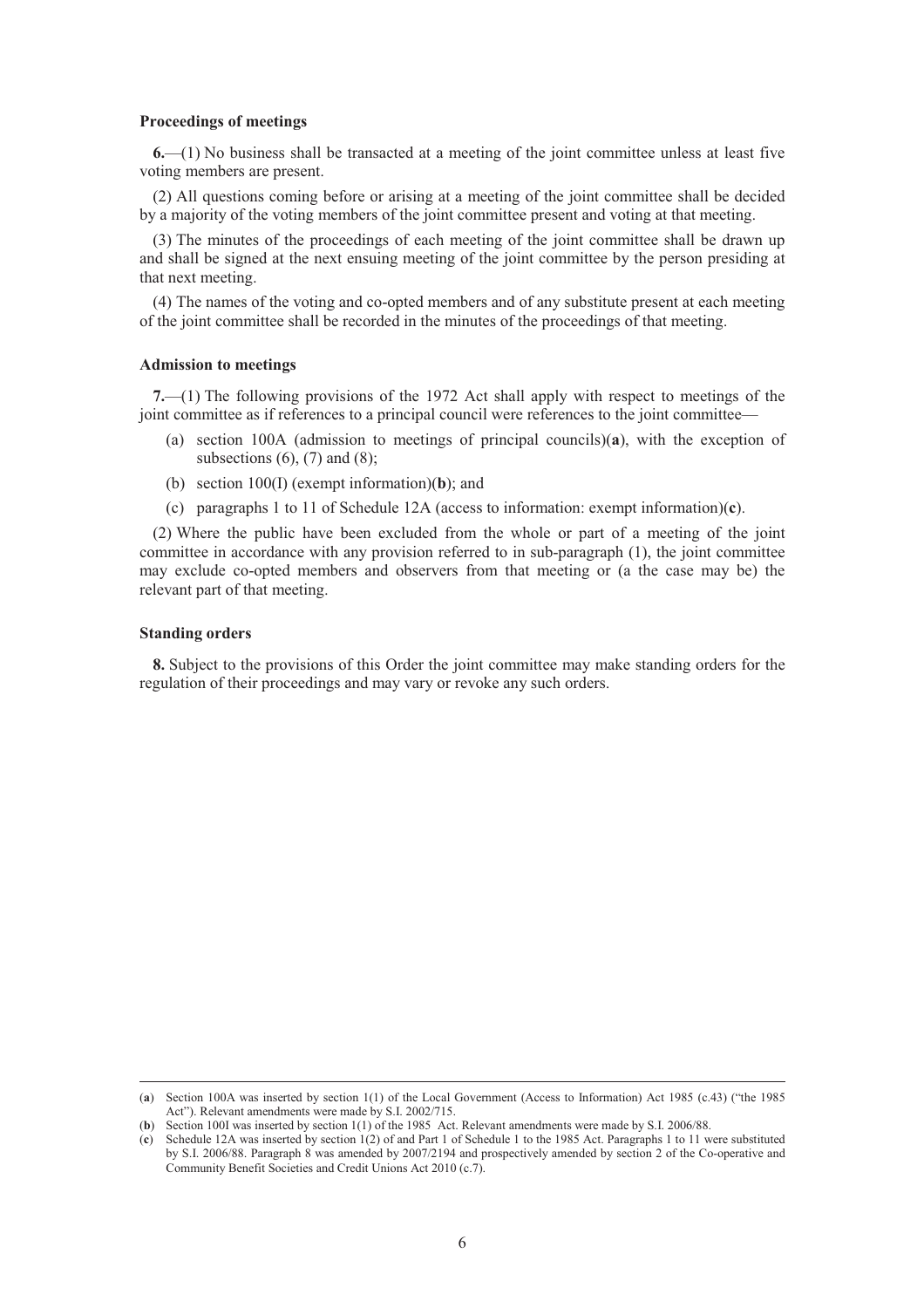### **EXPLANATORY NOTE**

### *(This note is not part of the Order)*

This Order establishes a joint committee for the areas of the districts of Boston and South Holland (known collectively as South East Lincolnshire). The constituent authorities are Lincolnshire County Council, Boston Borough Council and South Holland District Council.

Article 3 of the Order constitutes the joint committee as the local planning authority for South East Lincolnshire for the purposes of Part 2 of the Planning and Compulsory Purchase Act 2004. Together with article 4(1) it provides for the joint committee to exercise the functions of a local planning authority in relation to the preparation, submission, adoption, monitoring and revision of joint local development documents and of a joint local development scheme. Article 4(2) modifies section 15 of that Act so as to require the joint committee to submit their local development scheme to the Secretary of State no later than 30th September 2011.

Articles 5 to 10 deal with membership and voting rights, disqualification, tenure of office, subcommittees, meetings and proceedings, and expenses.

The Schedule makes further provision as to meetings and proceedings of the joint committee and enables the joint committee to make standing orders for the regulation of its proceedings.

An impact assessment has not been produced for this instrument as no impact on the private or voluntary sectors is foreseen.

 $©$  Crown copyright 2011

Printed and published in the UK by The Stationery Office Limited under the authority and superintendence of Carol Tullo, Controller of Her Majesty's Stationery Office and Queen's Printer of Acts of Parliament.